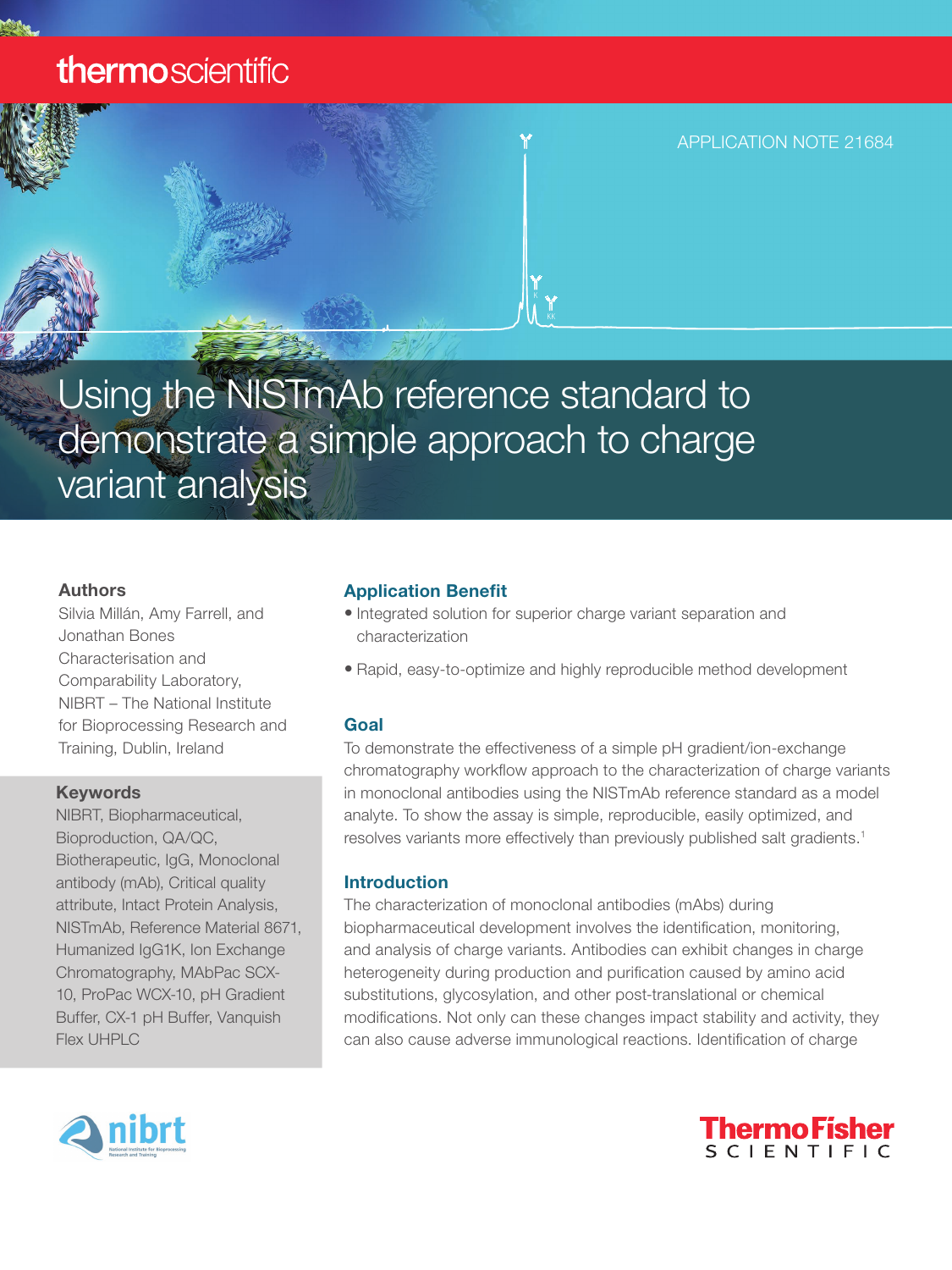variants in development, and their monitoring throughout manufacturing is therefore critical.<sup>2,3</sup>

Ion-exchange chromatography (IEX) is widely used for the characterization of therapeutic proteins<sup>4,5,6</sup> and can be considered a powerful reference technique for the qualitative and quantitative evaluation of charge heterogeneity. IEX separates charge variants by differential interactions with a charged support.

Numerous variants are commonly observed when mAbs are analysed by charged-based separation techniques. These variants are generally referred to as acidic or basic species, compared with the main isoform, and are defined based on their retention times relative to the main peak. Acidic species are variants with lower pI that elute before the main peak by cation exchange (CEX), and basic species are variants with higher pI that elute after the main peak by CEX. Deamidation of asparagine residues and sialic acid content have been widely reported to contribute to the formation of acidic species.<sup>7</sup> Other modifications have also been shown to result in the generation of acidic species such as the non-classical disulfide linkages or high mannose oligosaccharides content. So far, basic species can be fully explained by known modifications including N-terminal glutamine, *N*-terminal leader sequences, C-terminal lysine, C-terminal amidation, or succinimide.<sup>8</sup>

State-of-the-art and emerging analytical and biophysical methodologies provide very detailed process and product information; however, their accuracy, precision, robustness, and suitability are also of critical importance. The NIST monoclonal antibody IgG1K (NISTmAb) is intended to provide a well-characterized, longitudinally available test material that is expected to greatly facilitate analytical development applications associated with the characterization of originator and follow-on biologics for the foreseeable future.<sup>9</sup>

The NISTmAb reference material is a recombinant humanized IgG1K expressed in murine suspension culture, which has undergone biopharmaceutical industry standard upstream and downstream purification to remove process related impurities. It is an approximately 150 kDa homodimer of two light chain and two heavy chain subunits linked through both inter- and intra-chain disulfide bonds. The molecule has a high abundance of *N*-terminal pyroglutamination, C-terminal lysine clipping, and glycosylation of the heavy chain

sub-units. The protein also has low abundance posttranslational modifications including methionine oxidation, deamidation, and glycation.9

This application note presents the benefits of using pH gradient elution for separation of charge isoforms of NISTmAb reference material 8671 (Lot No. 14HB-D-002) using the combination of the Thermo Scientific<sup>™</sup> MAbPac™ SCX-10 strong cation exchange (SCX) column and the Thermo Scientific™ CX-1 pH Gradient Buffers on a Thermo Scientific™ Vanquish™ Flex UHPLC for optimum performance. Additionally, NISTmAb charge variants were characterized following the chromatographic conditions described in the recently published book '*State-of-the art and emerging technologies for therapeutic mAb characterization. Volume 2*', which serves as both a foundational body of NISTmAb product knowledge as well as an evaluation of its suitability as an industry-appropriate reference material (RM), containing representative methods and associated data for the NISTmAb of which extent and quality is comparable to that in a Biologics Licence Application (BLA).<sup>1</sup>

#### **Experimental**

#### Chemicals and reagents

- Deionized (DI) water, 18.2 MΩ∙cm resistivity
- CX-1 pH Gradient Buffer A, pH 5.6 (P/N 085346)
- CX-1 pH Gradient Buffer B, pH 10.2 (P/N 085348)
- Thermo Scientific™ Chromacol™ Ultra High Recovery vials (P/N 1.2-UHRSV)
- Thermo Scientific™ 9mm Open Top Short Screw AVCS Caps and Septa (P/N 9-SCK(B)-ST1X)
- Carboxypeptidase B (150 units/mg; Roche® Diagnostic P/N 10103233001)
- Fisher Scientific™ Sodium phosphate monobasic monohydrate (P/N BP330-500)
- Sodium phosphate dibasic heptahydrate (P/N BP331-500)
- Sodium chloride (P/N S/3160/60)

#### **Equipment**

Vanquish Flex Quaternary UHPLC system, including:

- System Base Vanquish Flex (P/N VF-S01-A)
- Quaternary Pump (P/N VF-P20-A)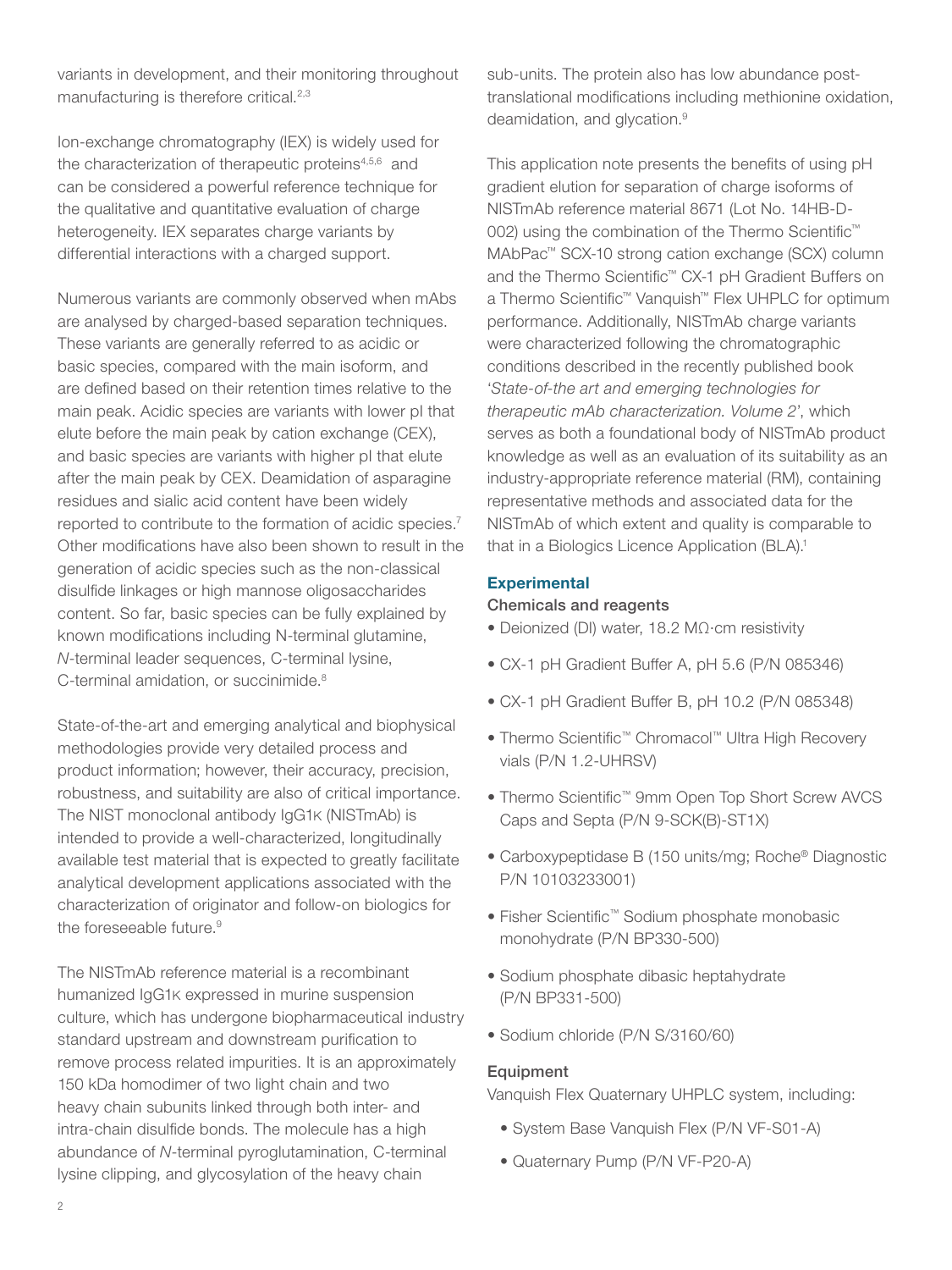- Column Compartment H (P/N VH-C10-A)
- Split Sampler FT (P/N VF-A10-A) with 25 µL (V=50 µL) sample loop
- Diode Array Detector HL (P/N VH-D10-A) with Thermo Scientific™ LightPipe™ 10 mm Standard Flow Cell (P/N 6083.0100)

MAbPac SCX-10 column, 10  $\mu$ m, 4.0  $\times$  250 mm (P/N 074625)

Thermo Scientific™ ProPac™ WCX-10 column, 10 µm, 4.0 × 250 mm (P/N 054993)

#### Buffers preparation for MAbPac SCX analysis

- Pump Eluent A: Dilute CX-1 buffer A pH 5.6 ten times with DI water.
- Pump Eluent B: Dilute CX-1 buffer B pH 10.2 ten times with DI water.

#### Buffers preparation for ProPac WCX analysis

- Pump Eluent A (20 mM phosphate buffer, pH 6.7): Dissolve 1.2 g of  $\textsf{NaH}_{\textsf{2}}\textsf{PO}_{\textsf{4}}$  in approximately 450 mL of DI water. Add 13.449 g NaCl. Titrate to pH 6.7 with monovalent strong base or acid base as needed. Make up to 500 mL with DI water.
- Pump Eluent B (20 mM phosphate buffer, pH 6.7, 0.5 M NaCl): Dissolve 1.2 g of  $\mathsf{NaH}_{_2}\mathsf{PO}_{_4}$  in approximately 450 mL of DI water. Add 13.449 g NaCl. Titrate to pH 6.7 with monovalent strong base or acid base as needed. Make up to 500 mL with DI water.

#### Sample preparation

Samples were injected directly at 10 mg/mL in sample buffer (12.5 mmol/L L-histidine, 12.5 mmol/L L-histidine HCl (pH 6.0). To verify which peaks correspond to C terminal lysine content, samples were digested with carboxypeptidase B (Roche Diagnostic) by incubation at 37 °C for 2 hours at 500 rpm.

#### UHPLC-UV charge variants analysis using MAbPac SCX-10 column

Charge variants were separated by strong cationexchange chromatography on a Vanquish Flex Quaternary UHPLC system using an optimized linear gradient of 30–80% eluent B (CX-1 Buffer B pH 10.2) at 1 mL/min in 30 min on a MAbPac SCX-10 column, 10  $\mu$ m, 4.0  $\times$  250 mm at 30 °C. The detection wavelength was 280 nm. NISTmAb samples were injected in 5 µL sample buffer.

#### UHPLC-UV charge variants analysis using ProPac WCX-10 column

Charge variants were separated by weak cationexchange chromatography<sup>1</sup> on a Vanquish Flex Quaternary UHPLC system at 1 mL/min in 40 min. Eluent A was 20 mM phosphate buffer, pH 6.7, and eluent B was 20 mM phosphate buffer, pH 6.7, with 0.5 M NaCl. The column temperature was 35 ºC. The column was held at an initial condition of 3% eluent B for 3 minutes, followed by a linear gradient to 23% eluent B over 30 minutes. The column was held at 23% eluent B for 0.1 minute, ramped up to 99% eluent B over 0.5 minutes, held for 3 minutes, ramped back down to the initial conditions over 0.5 minutes, and then equilibrated at the initial conditions for 3 minutes. The detection wavelength was 280 nm. Injection volume for the NISTmAb samples, dissolved in sample buffer, was 5 μL.

#### Data processing and software

| Chromatographic | Thermo Scientific <sup>™</sup> Chromeleon <sup>™</sup> |
|-----------------|--------------------------------------------------------|
| software:       | CDS 7.2 SR4                                            |

#### Results and discussion

NISTmAb charge variants were characterized using a MAbPac SCX-10 column  $(4.0 \times 250$  mm, 10 µm) and a Vanquish Flex system equipped with a quaternary pump and DAD detection.

A pH gradient mode was used for mAb variants separation where the ionic strength of the mobile phase was kept low and constant, while the pH was varied to generate a linear gradient. This buffer system consisted of a low-pH buffer A at pH 5.6 and a high-pH buffer B at pH 10.2. A linear pH gradient from pH 5.6 to 10.2 was generated over the time by running a linear pump gradient from 100 % eluent A to 100 % eluent B (Figure 1a). To optimize the NISTmAb variants separation, a shallower gradient was run (Figure 1b). Figure 1 demonstrates the MAbPac SCX-10 10 µm column providing fast, monoclonal antibody variant analysis using pH-based gradient. Higher resolution was achieved with a shallower gradient of 30% to 80% buffer B (Figure 1b) showing nine variant forms, with the main isoform assigned for peak 5. It illustrates good resolution of C-terminal lysine truncation variants (Figure 1b: peaks 5, 6, and 9), and other acidic and basic variants.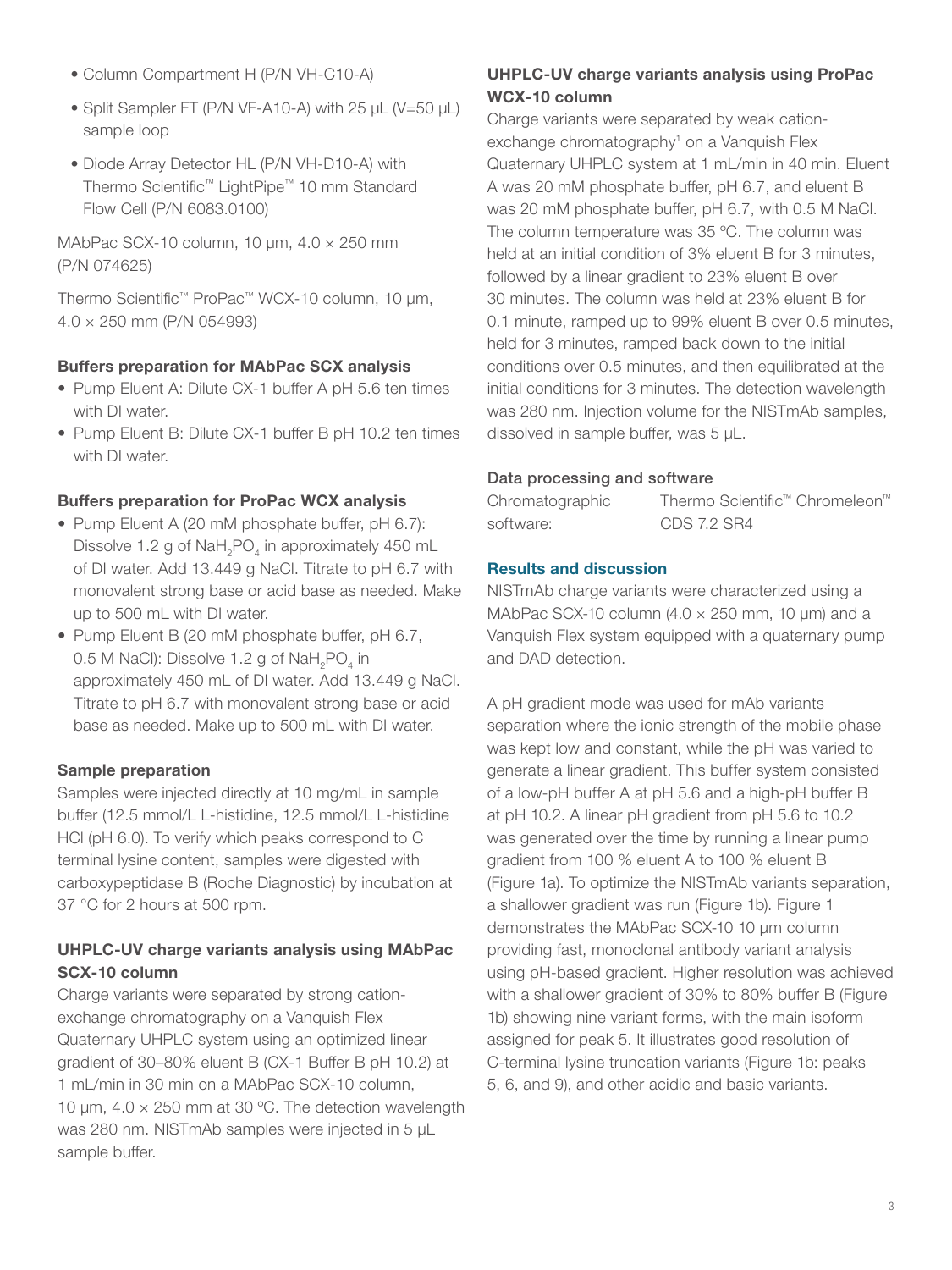

Figure 1. Chromatographic separation of NISTmAb (RM8671) charge variants using pH gradient (A) 0−100% over 30 min and (B) 30−80% B over 30 min, on a MAbPac SCX-10, 10 µm, 4 × 250 mm column.

Retention time precision (expressed as relative standard deviation, RSD) is essential in charge variants analysis for peak identification. Retention time precision was measured for repeated injections of the NISTmAb reference sample (Figure 2). Nine

peaks were evaluated. The retention time precision for these peaks is shown in Table 1. The retention time precision for this separation was  $\leq 0.25\%$  for all peaks observed.

|  | Table 1. Retention time (RT) precision (n=8) for charge variants peaks from NISTmAb sample RM 8671) shown in Figure 2. |  |  |  |  |  |  |  |  |  |  |  |  |  |  |  |  |
|--|------------------------------------------------------------------------------------------------------------------------|--|--|--|--|--|--|--|--|--|--|--|--|--|--|--|--|
|--|------------------------------------------------------------------------------------------------------------------------|--|--|--|--|--|--|--|--|--|--|--|--|--|--|--|--|

| Charge Variant Peak 1 |       |          |       |       |       |          |       |       |       |
|-----------------------|-------|----------|-------|-------|-------|----------|-------|-------|-------|
| Minimum RT (min.)     | 14.17 | 14.66    | 15.16 | 15.58 | 16.06 | '.06     | 44    |       | 18.87 |
| Maximum RT (min.)     | 14.23 | 14.78    | 15.28 | 15.60 | 16.08 | 17.08    | 17 47 | 18 25 | 18.90 |
| Average RT (min.)     | 14.21 | 14.71    | 15.23 | 15.59 | 16.07 | 17.08    | .45   | 18 24 | 18.88 |
| RT precision (% RSD)  | 0.19% | $0.25\%$ | N 22% | 0.05% | 0.05% | $0.04\%$ | 2.06% | በ በ7% | 0.06% |



Figure 2. Repeated injections of NISTmAb sample (RM 8671) on a MAbPac SCX-10 column (4.0 × 250 mm, 10 µm) and pH-based gradient.

4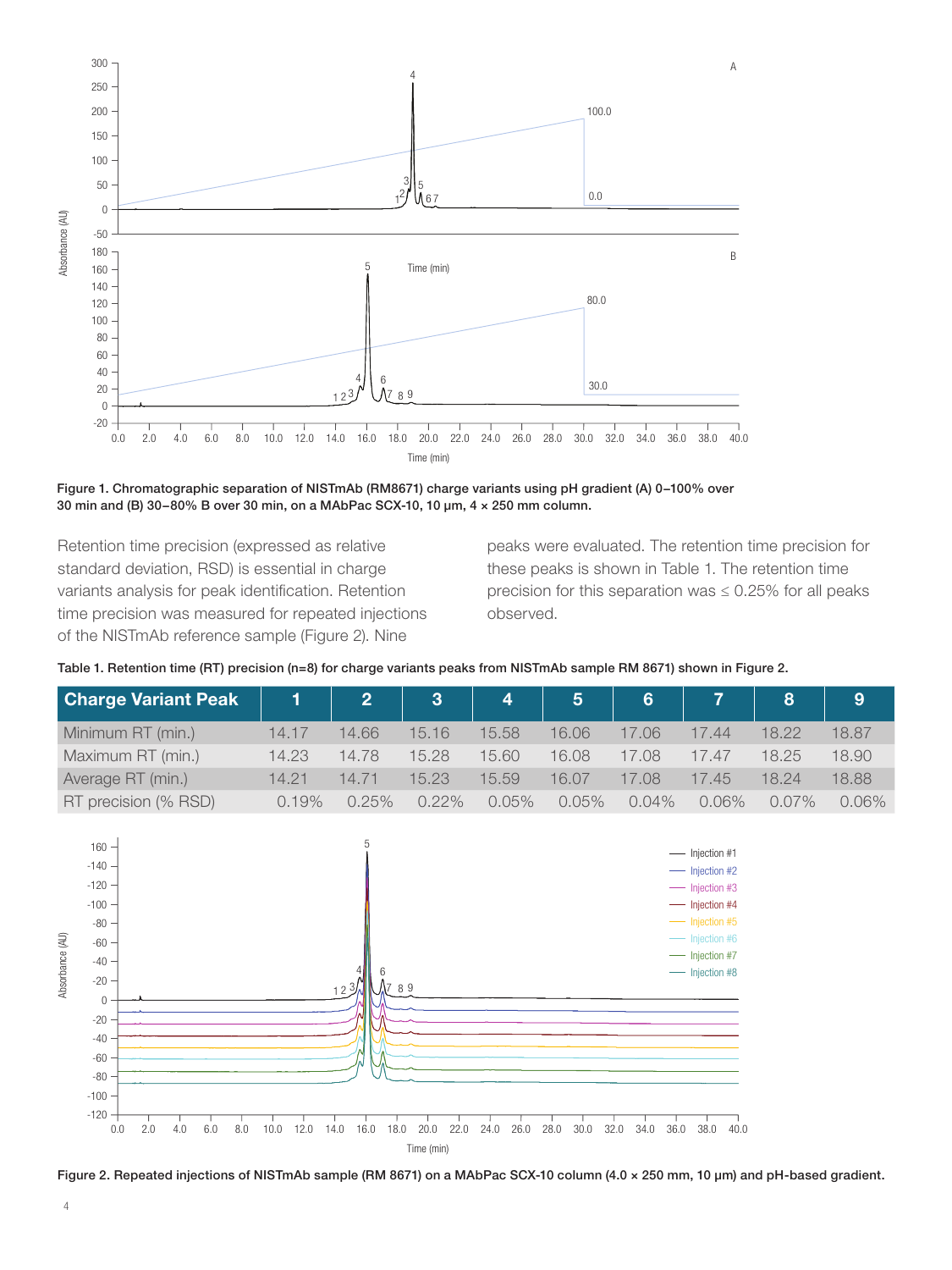

Figure 3. Characterization of NISTmAb (RM 8671) C-terminal lysine truncation variants using MAbPac SCX-10 column  $(4.0 \times 250$  mm, 10 µm) and pH gradient mode.

With the aim to verify heavy chain C-terminal lysine content, NISTmAb was treated with carboxypeptidase B (CPB), an exopeptidase that specifically cleaves C terminal lysine residues (Figure 3). This resulted in the absence of peaks 6 and 9 (containing 1 and 2 terminal lysine residues, respectively, on their heavy chains). The decreased peak areas in peaks 6 and 9 are accompanied by a corresponding increase in area of peaks 4 and 5 where no lysine is present (Figure 3, blue trace).

Figure 3 illustrates that three major peaks (black trace: peaks 5, 6, and 9) are due to variations in C-terminal content, after the treatment with CPB only one major

Additionally, NISTmAb charge variants were characterized using a ProPac WCX-10 column as described in detailed in the NISTmAb biopharmaceutical characterization book chapter published by Michels, DA et al.<sup>1</sup> Figure 4 illustrates the comparison of charge variant profiles obtained with the ProPac WCX-10 column using a gradient of phosphate buffer (black trace) and the MAbPac SCX-10 column using a pH gradient mode (blue trace). The MAbPac SCX-10 column provided better resolution and the identification of nine variant forms compared to the results obtained with the ProPac WCX-10 column where only seven variant forms could be detected.



Figure 4. Characterization of NISTmAb (RM 8671) C-terminal lysine truncation variants using a ProPac WCX-10 column (4.0 × 250 mm, 10 µm) and a phosphate buffer gradient (black trace), and a MAbPac SCX-10 column (4.0 × 250 mm, 10 µm) and pH gradient mode (blue trace).